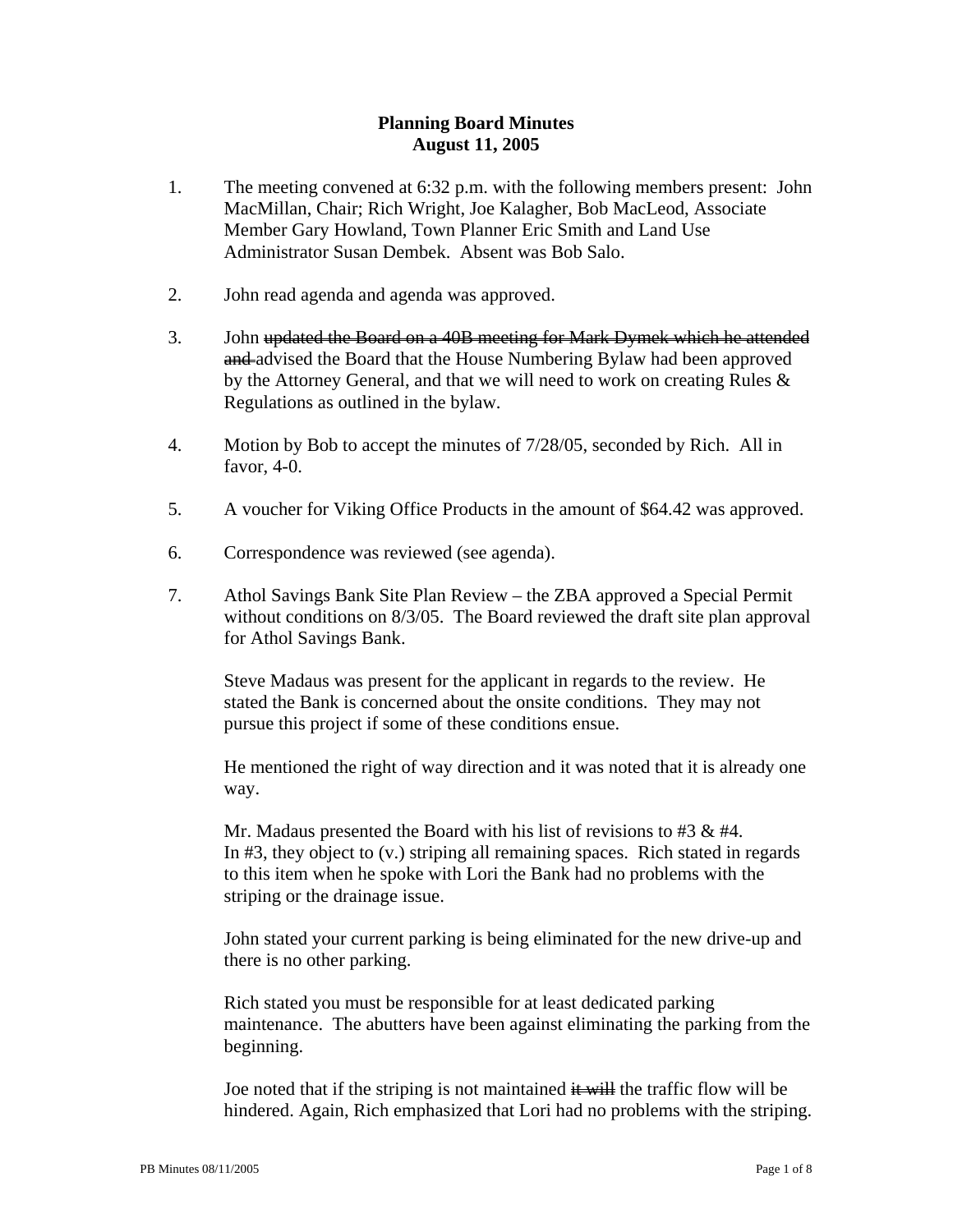John stated he believed that originally the Bank had striped the whole lot. You could seek contributions from the Ashburnham Market and Ashburnham Wine & Spirits towards maintaining the lot. John stated the Town could be asked to maintain the public sidewalk.

Rich stated everyone is fine with the drainage fix.

 Eric will rewrite draft with changes and forward to the members for review. Continued to the meeting of 8/25 for vote on decision.

8. Open discussion:

Brian & Kelly Connaughton had some questions in regards to combining their lots on Lakeshore Drive. They will told by the Board to file an ANR.

Geoff Evancic spoke with the Board regarding his common driveway application for Lot 9, Hay Road. John noted they had just received comments from Rizzo Associates and needed to discuss the comments with him. John is still concerned about water draining from the site and where it will end up.

9. Design with Nature – OSRD – Rindge State Road

Discuss the draft decision. John discussed the draft decision, conditions and waivers.

Debbie was very concerned about 5.138.5 that the Board would not be protected. Eric then wrote Section 3 into draft. Gary did note that the Town should hold the Conservation Restriction (CR) on it.

The Planning Board makes a finding that under Section 5.142 (Waiver of Compliance) it is within their authority to allow this OSRD in the G-B Zone as it is in the public interest and not inconsistent with the purpose and intent of the Zoning Act or this section. This Waiver is supported by the fact that single-family dwellings are allowed by-right in the G-B Zoning District under Section 3.22(a) of the Ashburnham Zoning Bylaw and the public is served by having one (1) curb cut onto Rindge State Road (Route 119), which is a public road, versus three (3) individual driveways. This Finding and Waiver are further supported given that the dimensional requirements for the G-B Zoning District are similar to the R-B Zoning District, except that the G-B Zone allows for buildings to be five (5) feet higher. Rich so moved to waive section 5.131,  $2<sup>nd</sup>$  by Joe. All in favor, 4-0.

The Planning Board hereby votes 4 to 0 to waive strict compliance with Section 5.134.2 of the Ashburnham Zoning Bylaw pertaining to the requirement that at least seventy (70%) percent of the Common Open Space shall be Contiguous Open Space. Motion by Rich,  $2<sup>nd</sup>$  by Bob.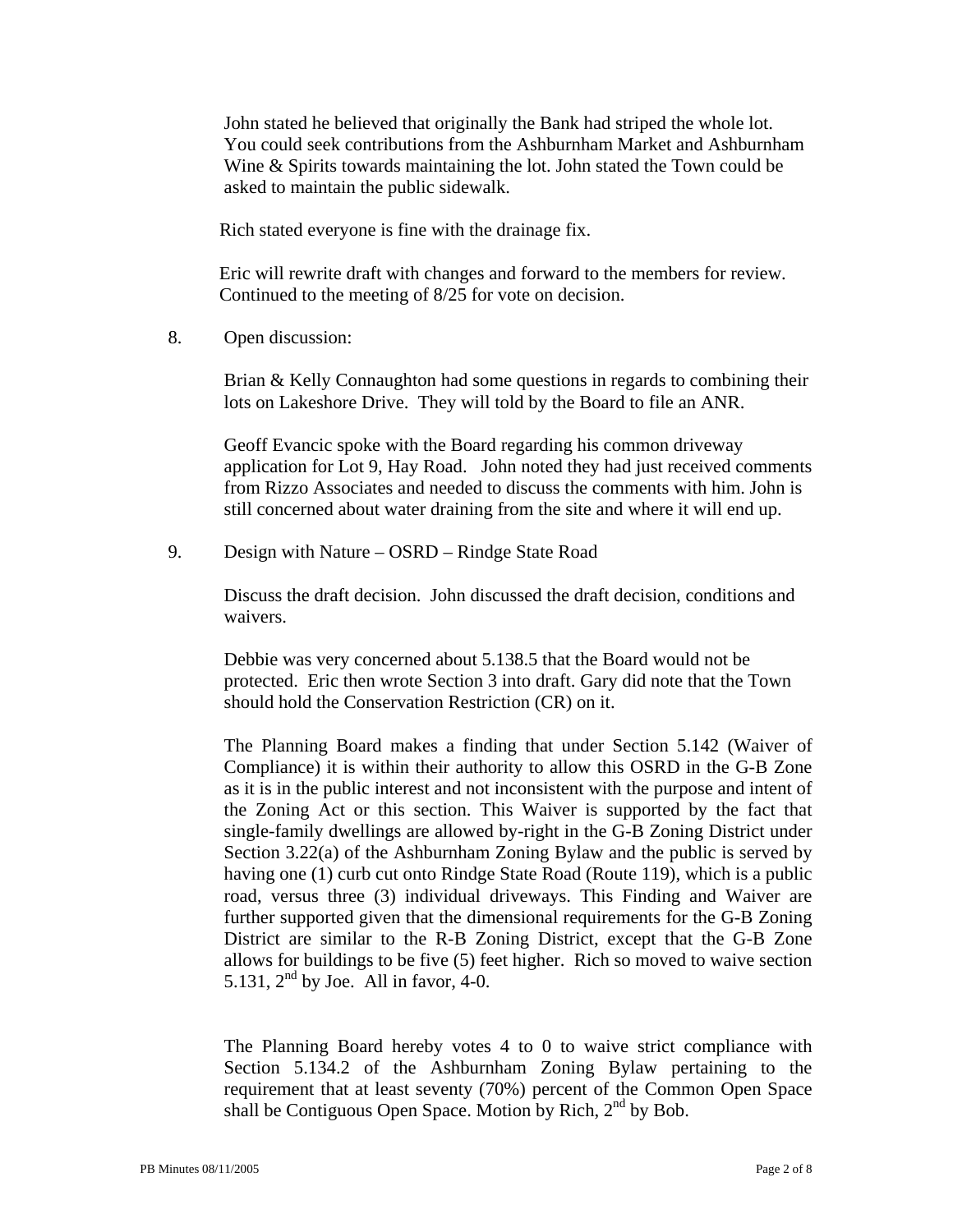Motion to grant approval of the Rindge State Road Open Space Residential Development (OSRD) Special Permit 2005-01, Prepared for Design with Nature, Inc. so moved by John,  $2<sup>nd</sup>$  by Rich. All in favor, 4-0.

10. John updated the Board on a 40B meeting he attended Wednesday, August 10<sup>th</sup>. Also in attendance were Town Planner Eric Smith, Building Commissioner Michael Gallant, ZBA Chair David Perry, Fire Chief, Police Chief, Town Administrator Kevin Paicos, Lorraine DeSuza, Conservation Commission and Mark Dymek with his attorney and engineer.

Discussed two (2) separate plans. The 40B process was discussed. John did mention the possibility of an OSRD and Mark said he would look into the matter. Mark stated that he should be back within 1-2 months. Kevin Paicos is requesting that 2 Planning Board members sit with the Zoning Board during the hearing for input only. The Planning Board members would have no vote. It is also imperative that the Board of Health and Conservation Commission also work very close in regards to this project. David Perry is anxious to work with the Planning Board.

Water/Sewer Commission stated Mark was told by Gardner that the sewer connections would be accepted with conditions. (4-1 payback) Mark thought it was workable, but that there are a few problems.

- 11. John introduced Dave Pelegri of Rizzo Associates. Dave spoke on the Evancic common drive report for Lot 9, Hay Road. Dave stated that the infiltration will handle above and beyond typical driveway. There are no regulations against that. It was noted that there is a General Bylaw that no water be passed into the street. A possibility that a catch basin would have to be placed at the end of the driveway. Addendum to comments from Rizzo will follow.
- 12. 7:30 PM Public Hearing -Design with Nature Lakeside Condos OSRD/Definitive Subdivision.

\* This is a Definitive Subdivision & Special Permit for OSRD.

- Joe read official hearing notice.
- John reviewed the procedures for the running of a hearing.
- Applicant agreed to a 4 member Board.
- Note meeting is being taped.
- First will be the presentation of the applicant, questions, department comments, abutter questions. It was asked that all abutters state their names.
- The hearing will be continued with no further notification. The continuation date at this meeting is your continuation notice.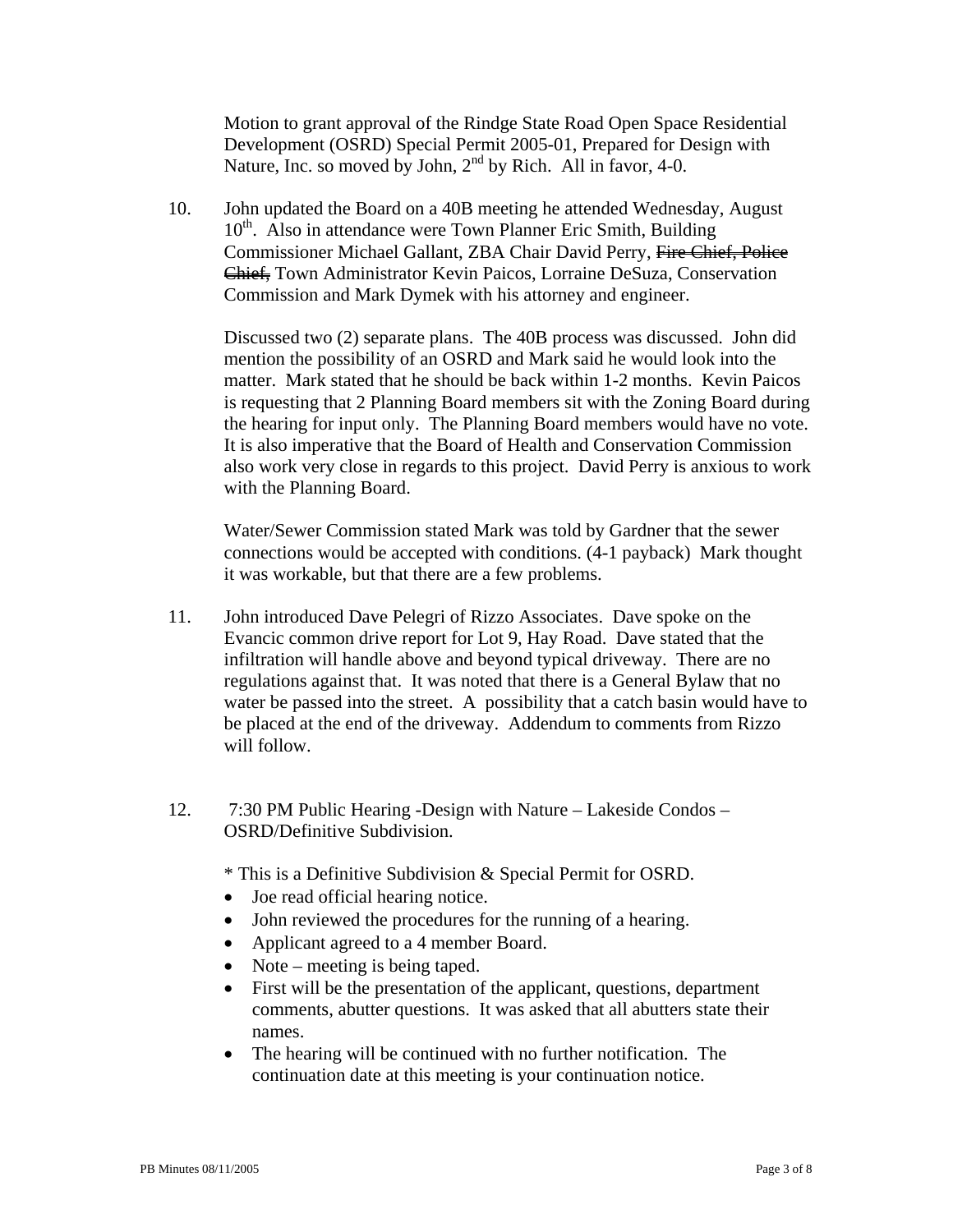Steve Aldrich, Engineer for the applicant and Denis D'Amore presented the proposed OSRD for 55 and over. Revised plans were presented to the Board. They revised the stormwater management and watershed analysis report. Comments suggested in the Rizzo reports.

Refined original proposal – detention basin and septic on one lot and open space one lot.

Reviewed overall site plan. Nothing material with regards to consultants changes.

John stated it was for 11 duplex units and they had been granted a special permit from the ZBA for the build out with conditions. One of the duplexes had to provide for low to moderate income housing.

John asked if there were any comments or questions from any Boards. No comments were made by the Planning Board or other Boards.

John read Police Department comment stating they had no concerns.

John noted they had received a packet from Rizzo Associates which is currently under review.

Eric gave staff review.

John read a letter from Mike Hannon received on August  $4<sup>th</sup>$  for a waiver request to the side line requirement. This request will be reviewed during the deliberation process.

Received environmental impact statement. Received Watershed Management report.

Read letter from the Board of Health – they have concerns in regards to the septic system (see folder).

Abutter's questions:

Paul LeBlanc questioned the use of the beaches – ZBA decision noted no parking on lake lot. He was also concerned with the erosion situation. Hunter Gelinas asked about limiting boat access? John stated no motor boats allowed.

Eric stated that the lot is now staked. There are a couple of large hemlocks within row and it would be nice to save these trees. It will help the buffer. Steve stated they could probably be saved. Joe did note the trees were not on the plans. Steve said the calculations were on the plan. (35 trees over 6" dia.) They will be a total of 192 trees to be removed.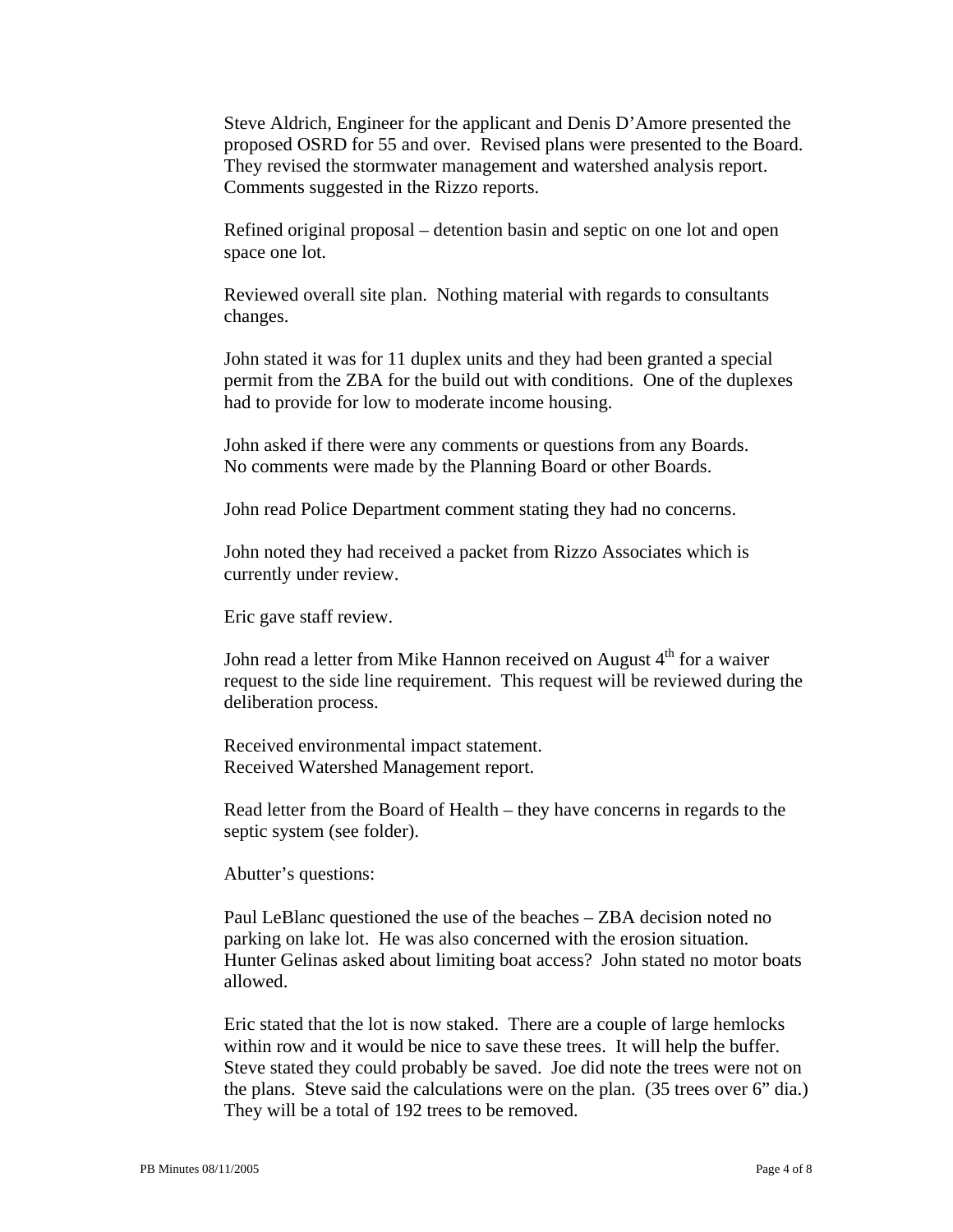Steve Aldrich mentioned the stop sign and he was told he needs to obtain the permission of the Board of Selectmen.

John asked if there were any other comments.

Joe stated the Fire Chief needed to sign off on the hydrant locations. John explained the decision process.

John made a motion to continue the hearing to  $8/25$  at 7:30 p.m.,  $2<sup>nd</sup>$  by Rich. All in favor.

- 13. Michael Hannon ANR Sherbert Road. Lot line changes only. Motion by Bob to approve,  $2<sup>nd</sup>$  by Rich. All in favor, 4-0.
- 14. 8:00 PM Public Hearing Waterman/BNE Lakeview Estates Definitive Subdivision.
	- John passed sign-in sheet around for those present to sign.
	- Opened public hearing for Lakeview Estates Joe read hearing notice.
	- John read rules (John, Joe, Bob & Rich were members in attendance).
	- Applicant made brief presentation.

Wayne Belec of Waterman Designs and Geoff Evancic were in attendance.

Wayne explained the ConCom process they are now proceeding through and gave an overview.

John found need to go into existing conditions.

Bordering wetland in center of project. Elevation 1130 --- to high 1240. Variable area. Mid-State Trail goes through the property. There are existing telephone and utility poles on the 80 acre site, 15% open space (6.9 ac). Will be private wells, onsite septic, fire pond and vegetative basins.

John commented that the Board walked the property and the road was staked. Correspondence received from Fire Chief, an abutter, Diane Limber, had for review the Town Planner staff report, a packet from Maureen Gallagher, a letter from Leland Ross of the Stodgemeadow Association and the report from Rizzo Associates. Also had Environmental Statement, Stormwater Management Plan and a Traffic Analysis.

John asked for comments from the Board:

- Bob MacLeod stated he was concerned with clear cutting.
- Joe asked about the guardrail detail none on plans. Ridge being cut 17 points, where are the rails.
- Wayne stated they are on the plans grading plans.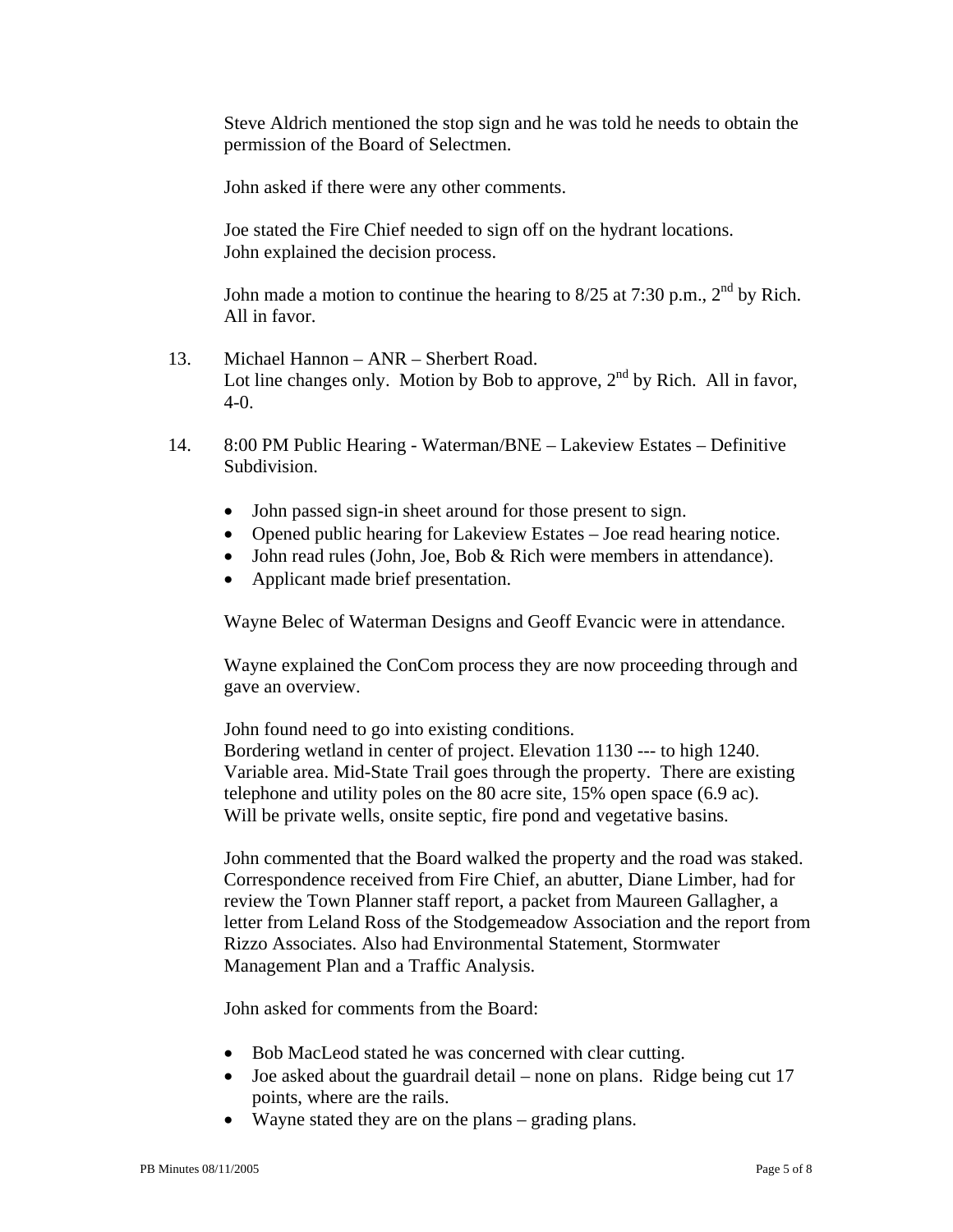- John made a comment on the steep road cut trees/erosion could be problem. How steep are the grades?
- Wayne 2/1 slope stabilization (blanket material). Tree clearing staked limits of clearing. Lot clearing – limits of clearing staked on lots or roadway.
- John asked if they could get a rendering from the landscape architect (a 3D look).
- John asked about the ROW (road B) going down through ANR lots  $9 < x$ 11A (purpose) how will affect the ANR?
- Wayne stated he had no answer and would have to check.
- John wanted to know the intention of the ROW.
- Geoff stated none.
- Joe said the shorter road (road A) bottom side of Holt Road. Station stakes (orange reddish). What's the change, which stakes are right?
- Geoff stated he would check the stakes and remove the old ones.
- Gary made comments in regards to the Mid State Trail and the southern parcel edge. The Young's have it posted "closed". They are trying to resolve this issue to go through the Boy Scout Camp.
- John asked why not an OSRD?
- Wayne said because of the public/private issue?
- Dave Pelegri asked what the status of the NOI was?
- Wayne stated it was continued to 8/18.
- Eric asked about the Stormwater Pollution Plan.
- Wayne stated they usually do that prior to construction, but they could give him a draft.
- Bob asked how many gallons of water to detention basin. Wayne stated it is in the report.
- Joe asked the estimated cost of the road?
- Geoff said pricing still coming back.
- Joe asked about the cuts of fill.
- Geoff no final balancing yet.
- Wayne stated it would not be used as base for the roadway.
- Joe asked about truck traffic.
- Wayne stated there would be dust control and traffic pads.
- Bob asked how many detention basins?
- Wayne said 5. Will get water from every direction.

John asked if there were comments from any other Department/Boards:

- Kelly from the ConCom stated there is no indication of retaining walls, overflow, road salt.
- Wayne stated they will look into retaining walls, didn't recall-showed on plan. Will provide the ConCom with the information.
- John told ConCom to request copies of what they would like in writing and the Board would get them copies.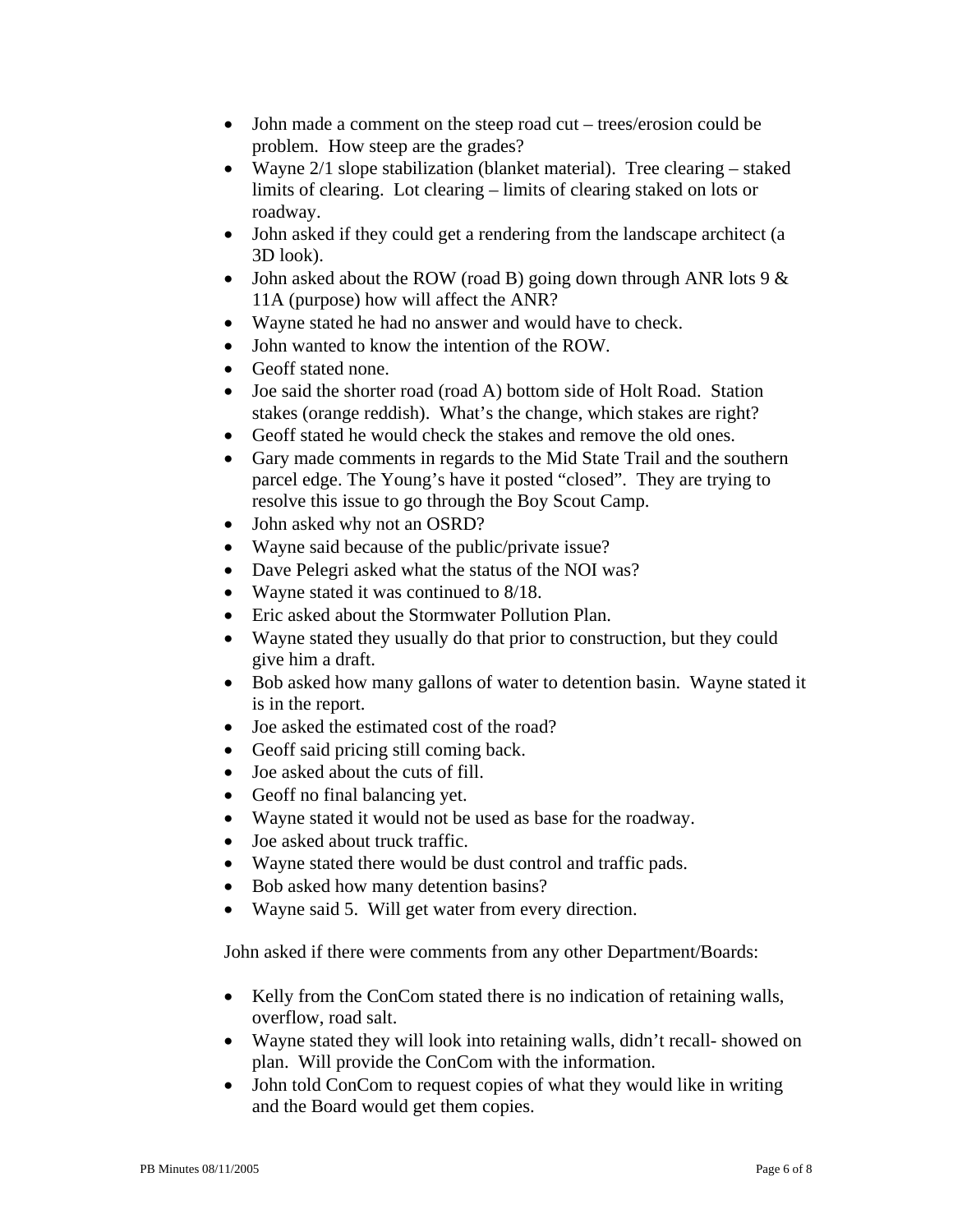John asked if there were abutters with questions:

- Carmine Antobeli was concerned with water diversion and where the water would go.
- Michelle Kerins commented on the steep slope, clear cutting concerns and land slide of area.
- Wayne stated that flows, perc rate meet the runoff rates.
- Bud Gingras, representative of the SMA address the Mass Policy Act for the Environmental Impact Statement and the violation segmentation.
- John stated you need a State Agency to be involved for that to kick in.
- Dr. Gilley submitted statement to the Board. Mr. Gilley stated at the meeting of 5/13/04 the Board denied Log Cabin Road access. Buffer zone lots & Log Cabin Road. He wants to make sure this decision stands and these lots are not used for access of any kind.
- Jean Haenisch asked if the Board considered an Intention Bond?
- John stated posting a bond is State Law. The applicant has a choice between a bond and a covenant. It is a concern of the Board if something happens in the covenant stage and the Board is looking into a way to do a bond.
- Dave Baron of 22 Log Cabin Rd. flat land with wetland behind his lot. Wetland goes into lake. Concerned about further runoff affecting well.
- Wayne stated that would be the jurisdiction of the ConCom. In regards to the well, they would have to meet the BOH regulations.
- Mike Robichaud brought up the drainage issue on Lots 5/6 Holt Road.
- John told him it was not part of the project in discussion.
- Atty. Aveni made comments regarding a road at the bottom of road B. Wanted to know what it was going to be utilized for?
- Wayne stated it is not a road, it's a ROW.
- John stated it's not a building lot.
- Gary Kerins asked about the private septics/wells in regards to the catch basins/stormwater drains. Because of past performance, they are not happy. Will their quality of life be threatened?
- John explained that with an ANR the Planning Board looses control once it is signed. With subdivision they have full control.
- Sandra from Stodge Drive asked about maintenance to the road.
- Wayne stated when the Town accepts the road, they then accept responsibility for its maintenance.
- Joe Kalagher noted that the Town Engineer does inspect the road during construction.
- John will look into the fire/safety concerns in regards to Log Cabin Road.??
- Bob Allen is concerned with blasting.
- Dave Pelegri stated that would be a Fire Department issue and Geoff stated they would take pictures of the current conditions.
- Jim Elder was concerned blasting would cause damage to hand dug wells.